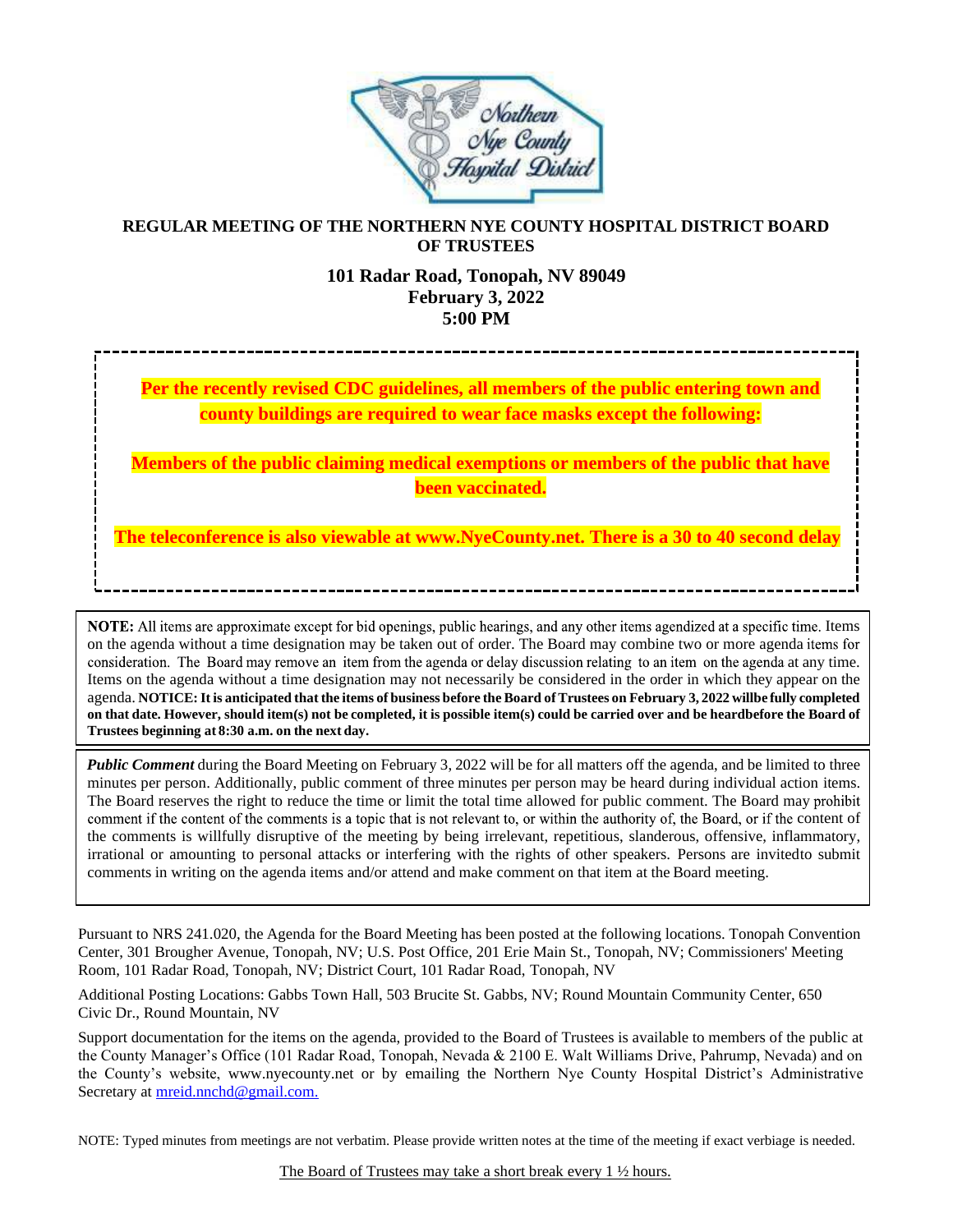### **NORTHERN NYE COUNTY HOSPITAL DISTRICT BOARD OF TRUSTEES AGENDA**

### **ITEM # SUBJECT February 3, 2022**

Special Note: Any member of the public who is disabled and requires accommodation or assistance at this meeting is requested to notify the Northern Nye County Hospital District's Administrative Office at [mreid.nnchd@gmail.com o](mailto:mreid.nnchd@gmail.com)r call (775) 764-2415 prior to the meeting.

- **1. Pledge of Allegiance**
- **2. GENERAL PUBLIC COMMENT (Three-minute time limit per person.) Action will not be taken on the matters considered during this period until specifically included on an agenda as an action item (first).**
- **3. Approval of the Agenda for February 3, 2022.**
- **4. Announcements(first)**
- **5. For Possible Action – Emergency Items**
- **6. Trustees'/Liaison Comments (This item limited topics/issues proposed for future workshops/agendas)**

# **GENERAL BUSINESS**

- **7. For Possible Action**  Discussion and deliberation of the minutes from the [May 6, 2021,](https://www.nyecounty.net/DocumentCenter/View/40348/May-6-2022-Minutes) [May 20, 2021](https://www.nyecounty.net/DocumentCenter/View/40349/May-20-2021-Minutes) and [Jan 6, 2022](https://www.nyecounty.net/DocumentCenter/View/40353/January-6-2022-Minutes) regular meetings.
- **8. For Possible Action**  Discussion and deliberation to elect one trustee as the point of contact between the Northern Nye County Hospital District and the Nevada Dental Foundation.
- **9.** [No Action](https://www.nyecounty.net/DocumentCenter/View/40347/LobbyIt-Report) Presentation by LobbyIt of Washington D.C. of all recent activities performed on behalf of the District in accordance with the Contract for Federal Government Affairs Services as approved by the District on September 17, 2020.
- **10.** [No Action](https://www.nyecounty.net/DocumentCenter/View/40351/Biowerx) **-** Presentation and monthly report by Dr. Russell Pillers pursuant to the professional services agreement entered into on October 25th, 2018.
- **11.** [No Action](https://www.nyecounty.net/DocumentCenter/View/40350/SixCo) **-** Presentation and monthly report by SixCo pursuant to the professional servicesagreement entered into on December 2, 2021.
- **12.** [No Action](https://www.nyecounty.net/DocumentCenter/View/40352/Budget-Status) **-** Discussion and deliberation regarding the budget status for Northern Nye County Hospital District through December 2021.
- **13.** For [Possible](https://www.nyecounty.net/DocumentCenter/View/40354/February-Invoices-for-payment) Action **–** Approval of invoices for payment.
- **14. GENERAL PUBLIC COMMENT (second)**
- **15. ANNOUNCEMENTS (second)**